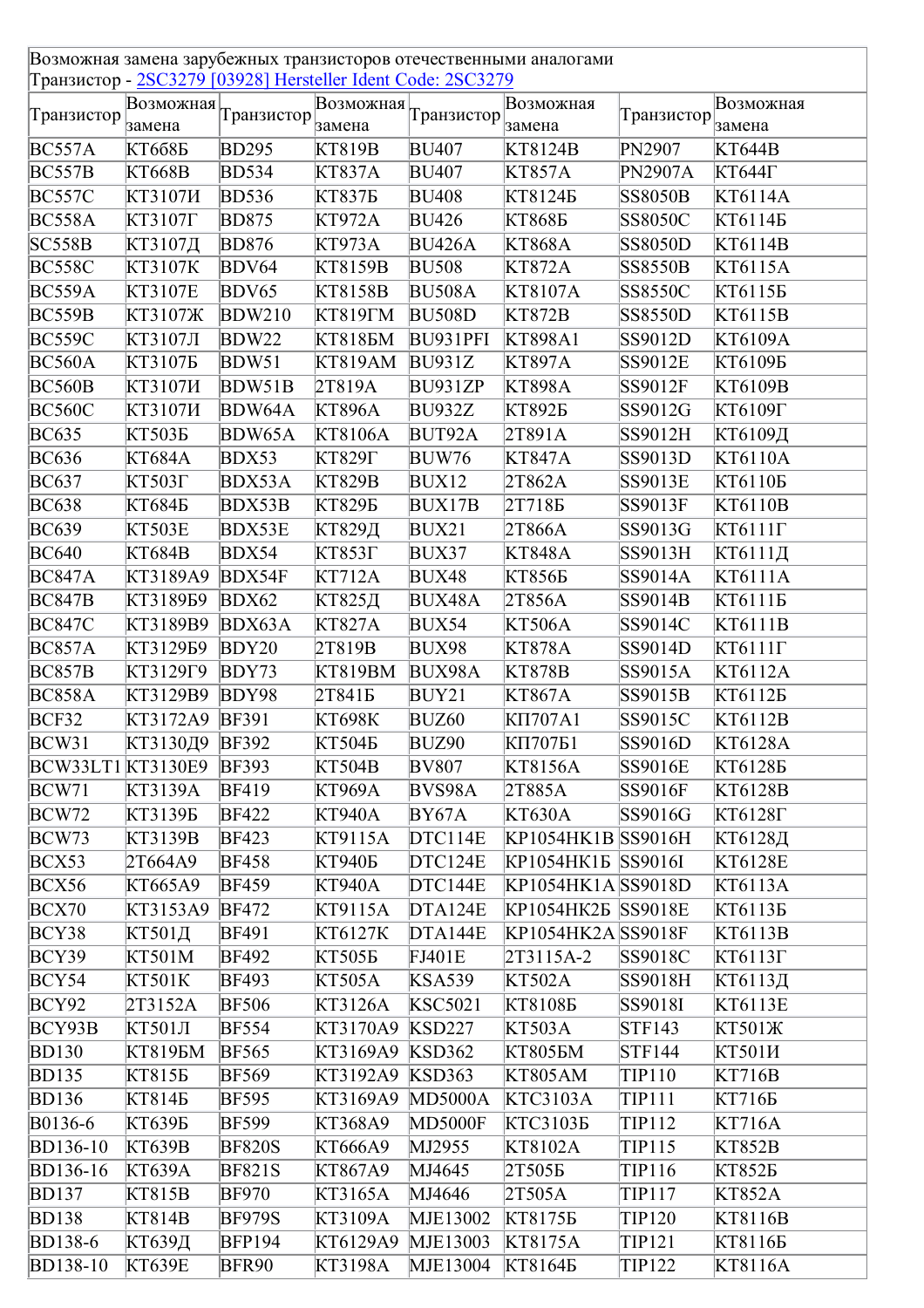| <b>BD138-16</b> | <b>КТ639Г</b> | BFR90A        | КТ3198Б       | MJE13005         | KT8164A       | TIP125        | <b>KT853B</b> |
|-----------------|---------------|---------------|---------------|------------------|---------------|---------------|---------------|
| <b>BD139</b>    | $KT815\Gamma$ | <b>BFR91</b>  | KT3198B       | MJE13006         | KT81825       | TIP125        | KT8115B       |
| <b>BD140</b>    | $KT814\Gamma$ | BFR91A        | КТ3198Г       | MJE13007         | KT8182A       | TIP126        | <b>KT8535</b> |
| <b>BD140-6</b>  | КТ639И        | <b>BFR92</b>  | KT3187A9      | <b>MJE 13009</b> | KT8145A       | TIP126        | KT81155       |
| <b>BD140-10</b> | КТ639Ж        | <b>BFT92</b>  | KT3191A9      | <b>MJE2955T</b>  | KT8149A2      | TIP127        | <b>KT853A</b> |
| <b>BD142</b>    | 2T819E        | BFY68         | KT630E        | MJE3055T         | KT8150A2      | TIP127        | KT8115A       |
| <b>BD202</b>    | KT8185        | <b>BLX96</b>  | <b>KT983A</b> | <b>MJE340</b>    | <b>KT504B</b> | TIP140        | KT8111B       |
| <b>BD203</b>    | КТ819Г        | <b>BLX97</b>  | КТ983Б        | <b>MJE350</b>    | KT505A        | TIP141        | КТ8111Б       |
| <b>BD204</b>    | <b>KT818B</b> | <b>BLX98</b>  | KT983B        | MPS2923          | <b>KT680A</b> | TIP142        | KT8111A       |
| <b>BD233</b>    | КТ817Б        | BLY38         | KT925A        | <b>MPS404</b>    | <b>KT209A</b> | <b>TIP150</b> | КТ8109Б       |
| <b>BD234</b>    | КТ816Б        | BLY53         | KT925Б        | MPSA-42          | KT61355       | TIP151        | KT8109A       |
| <b>BD235</b>    | KT817B        | <b>BU106</b>  | 2T841A        | MPSA-43          | KT6135B       | TIP2955       | KT8149A1      |
| <b>BD236</b>    | KT816B        | <b>BU126</b>  | KT845A        | MPSA-92          | KT505A        | TIP3055       | KT8150A1      |
| <b>BD237</b>    | <b>KT817F</b> | <b>BU207</b>  | KT846Б        | MPSA-93          | <b>KT698K</b> | <b>TIP41A</b> | KT8125B       |
| <b>BD238</b>    | $KT816\Gamma$ | <b>BU208</b>  | KT81275       | MPSL01           | <b>KT638A</b> | TIP41B        | KT81255       |
| BD242B          | <b>KT818F</b> | <b>BU208A</b> | KT8127A       | MPSL51           | КТ632Б1       | TIP41C        | KT8125A       |
| <b>BD291</b>    | KT819A        | <b>BU209</b>  | КТ846Г        | <b>PN2905A</b>   | KT644A        | <b>TIP48</b>  | <b>KT859A</b> |
| <b>BD292</b>    | KT818A        | <b>BU406</b>  | KT8124A       | PN2906           | КТ644Б        | TIP661        | <b>KT892A</b> |
| <b>BD293</b>    | KT8195        | <b>BU406</b>  | <b>KT858A</b> | PN2906A          | <b>KT685E</b> | VN1231        | KP1054HK3A    |

2SC3279 [03928] Hersteller Ident Code: 2SC3279

## Gehдuse: TO-92

NPN Transistor for Strobe Flash Applications

| <b>VCEO</b>                                 |       |  |
|---------------------------------------------|-------|--|
|                                             |       |  |
|                                             | 750mW |  |
| Hier finden Sie ein Datenblatt: 2SC3279.pdf |       |  |



Fьr eine grцssere Darstellung klicken Sie auf das Bild verfьgbare Menge / Lagermenge

Transistor Silicon NPN Epitaxial Type (PCT process) 2SC3279 Strobe Flash Applications Medium Power Amplifier Applications Unit: mm



. High DC current gain and excellent hFE linearity : hFE (1) =  $140 \sim 600$  (VCE = 1 V,  $IC = 0.5 A$ ) : hFE (2) = 70 (min), 200 (typ.)  $(VCE = 1 V, IC = 2 A)$ • Low saturation voltage: VCE (sat) =  $0.5$ V (max)  $(IC = 2 A, IB = 50 mA)$ Maximum Ratings (Ta =  $25^{\circ}$ C) TO-92

JEDEC SC-43 2-5F1B TOSHIBA Weight: 0.21 g (typ.)